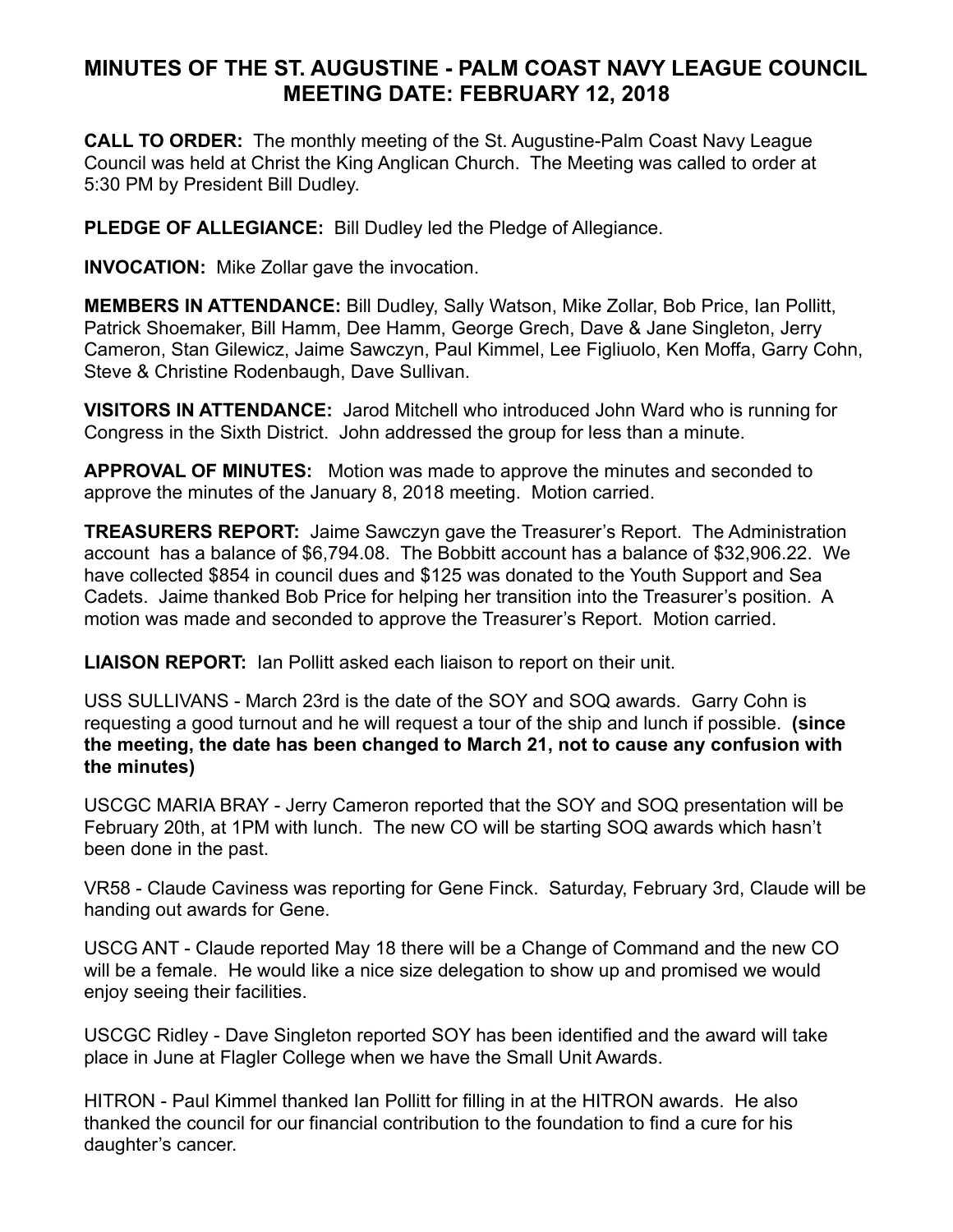Past Events: Ian Pollitt reported that:

January 18 the USS Farragut had their awards ceremony and lunch.

February 5th HITRON had their awards and those present got a tour of the facility. When the weather gets warm, they will be welcoming members to go out on the fast boats while the helicopters train. Jerry Cameron asked about helicopter rides and Claude about shooting the sniper rifles. Paul will look into it.

March 12 Navy League Member Meeting, Capt. Todd Weimer will be addressing the group.

Surfron 14 will be giving us a date for their SOY presentation. Still looking for a liaison.

June 11th is the tentative date for Small Unit Awards at Flagler.

Hue City needs a new liaison. If interested talk to Ian.

Ian still hasn't been able to find a hotel partner for our SOY beni package. We've had a corporate donation that will help with that expense, but we are still looking for a partner.

**PUBLIC AFFAIRS:** Christine Rodenbaugh has switched positions at the newspaper. Claude has volunteered to get the information to Christine so she can write articles.

**MEMBERSHIP REPORT:** Claude handed out membership applications and brochures to members to recruit new members. Claude promised Bill Dudley that we will have 150 members by Labor Day not the previous goal of the end of the year.

**COMMUNICATIONS:** Lee reported that the deadline for the Bosun's Locker is March 24th. He needs any articles and photos. Golf tournament is October 29th at Grand Haven. Lee and his daughter have updated the website and there is a calendar with dates of upcoming events. Bill requested that Joe Giammanco get with Lee and give him an article about the growth of the Sea Cadets.

**LEGISLATIVE AFFAIRS:** Dave Sullivan reported that last resolution passed by congress will finally end sequestration. The military will have to decide how to spend the money, but it will allow more ships to be built and build up the size of the troops. The bad news is how to pay for it.

**SOCIAL EVENTS:** Mike Zollar has a committee consisting of Mike and Linda Zollar, Bob and Barbara Price, Ian Pollitt and Claude Caviness to create more opportunities for the members to socialize outside of our meetings. Mike requested that everyone keep him up to date with our schedule of military events. The first event will be Happy Hour at the Officer's Club at St. Francis Barracks on February 23rd. We'd like to alternate meetings with social events. It hasn't worked out the first three months this year. But they'd like to have Happy Hour and Dinner at the American Legion downtown. In April, they are working on a one day trip to the Seal Museum in Ft. Pierce. In May we have the Marine Corps awards at Clyde Lassen Veteran's Home. June we have the small unit awards, July 3rd we have a picnic at the St. Augustine Yacht Club, September movie and pizza, November we have the Blue Angels, and December our Christmas party. We are trying to have events that tie into the military. Possibly an overnight trip to the Naval Museum in Pensacola with dinner at the Officer's Club. More Happy Hours at the Officer's Club will be planned.